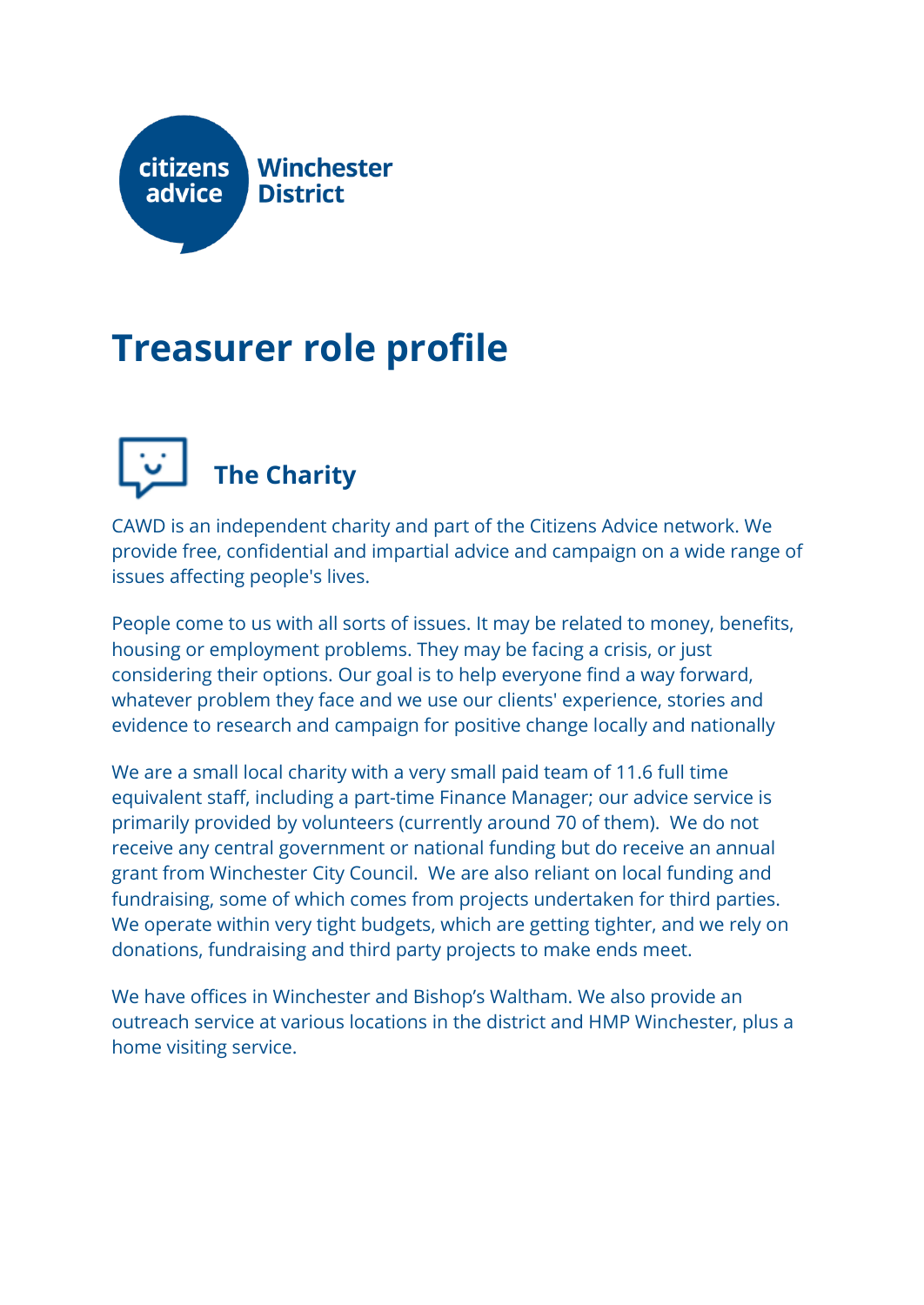### **Governance of the Charity**

CAWD is a registered charity (No. 1144965) and a company limited by guarantee. The charity's governing document is its Articles of Association. The Charity is governed by a Board of Trustees. The number of Trustees cannot be fewer than three or more than 15, the current Board has 7 trustees.

CAWD's Board of Trustees oversees the governance and overall direction of the organisation; in addition it guides and supports the senior management team in implementing the charity's strategic vision and policies. The Board also ensures that the charity's funds are put to best use in accordance with legal and regulatory requirements.

We are a member of national Citizens Advice from whom we have a great deal of support.

## **What will you do?**

- complete an introduction for your role
- maintain an awareness of how the local Citizens Advice is operating
- read papers for board meetings and attend 4-8 meetings per year in addition to leading on any Finance Committee meetings to discuss finances in more detail
- explain, guide and advise the board on the key assumptions and financial implications of the local Citizens' Advice budgets, operational and strategic plans
- ensure that the organisation has an appropriate reserves policy and a realistic budget that meets the services' needs
- Supporting the Finance Manager to explain, guide and advise the local Citizens Advice on the approval of budgets, accounts and financial statements with the organisation's framework
- ensure that annual accounts are prepared in compliance with SORP (Statement of Recommended Practice) Accounting for Charities and submitted by the deadline to the Charity Commission and/or Registrar of Companies, and make arrangements for them to be audited or independently examined as required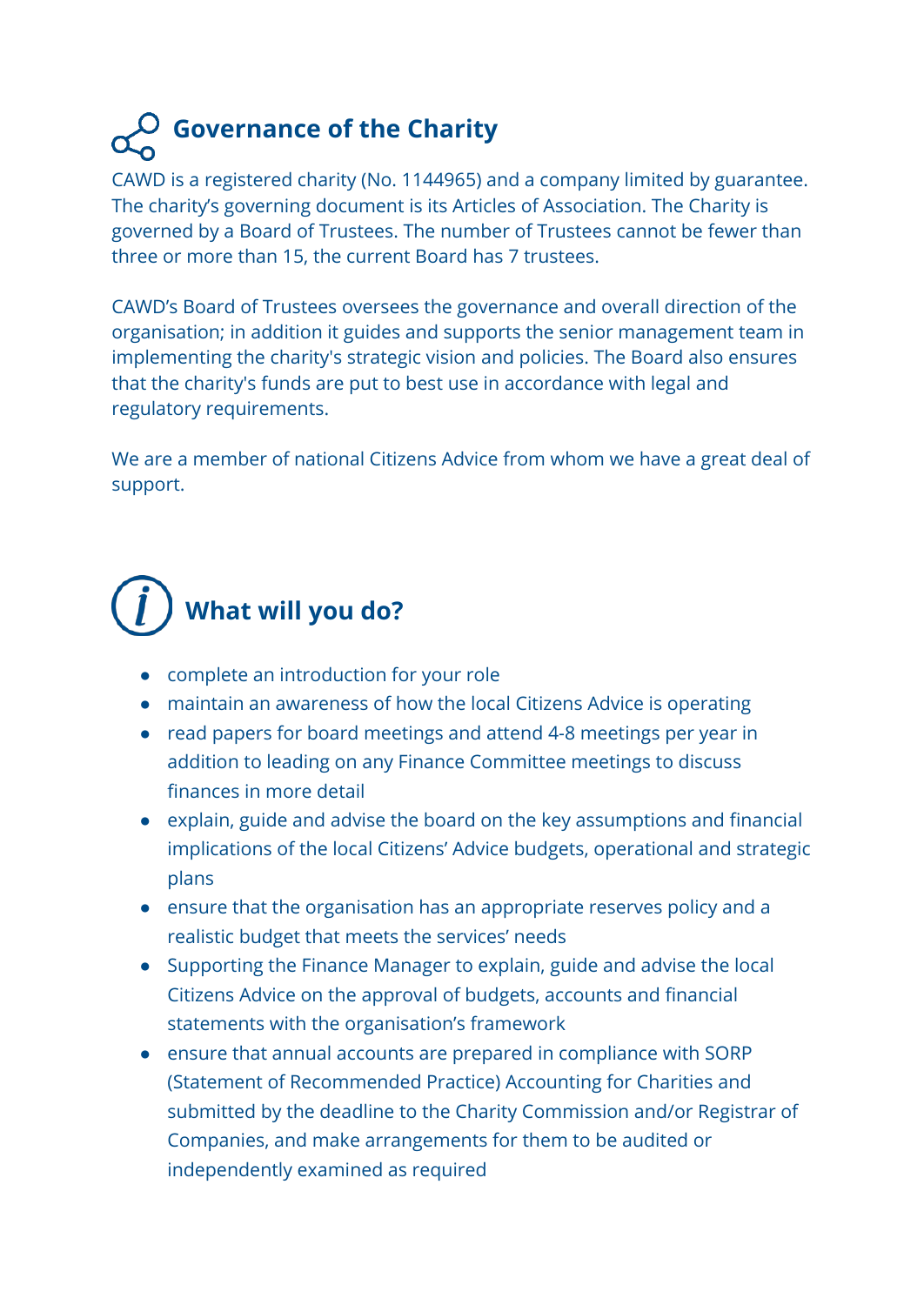- present accounts at the Annual General Meeting (AGM) in an accessible way for volunteers and staff
- keep the board informed about its financial duties and responsibilities
- monitor the organisation's income and expenditure position and in conjunction with the Finance Manager present accessible reports at least quarterly to ensure board members understand the accounts and implications
- understand the accounting procedures and key internal controls to be able to assure the board that the charity's financial integrity is sound
- work with Citizens Advice staff, such as the Chief Officer or Finance Manager to give information and advice on financial matters
- work together with other trustees or staff within the local Citizens Advice to further the strategic objectives of the local Citizens Advice, including developing a fundraising strategy
- take an active discussion during board meetings and work with other trustees to:
	- set policy and strategy direction, set targets and evaluate the performance of the local Citizens Advice
	- seek the views of all sections of the community and monitor how well the service meets the needs of the local community
	- ensure that the service plans for the recruitment and turnover of staff and volunteers
	- ensure that all the finances and supporting financial control systems of the local Citizens Advice are in order including that full financial records are kept for all transactions, that money is only spent for the purpose given, and that proper financial controls are in place to safeguard the organisation's resources
	- monitor the financial position of the local Citizens Advice ensuring that it operates within its means and objectives, ensuring that there are clear lines of accountability for day to day financial management
	- review its own work and how effectively it operates including action for improvement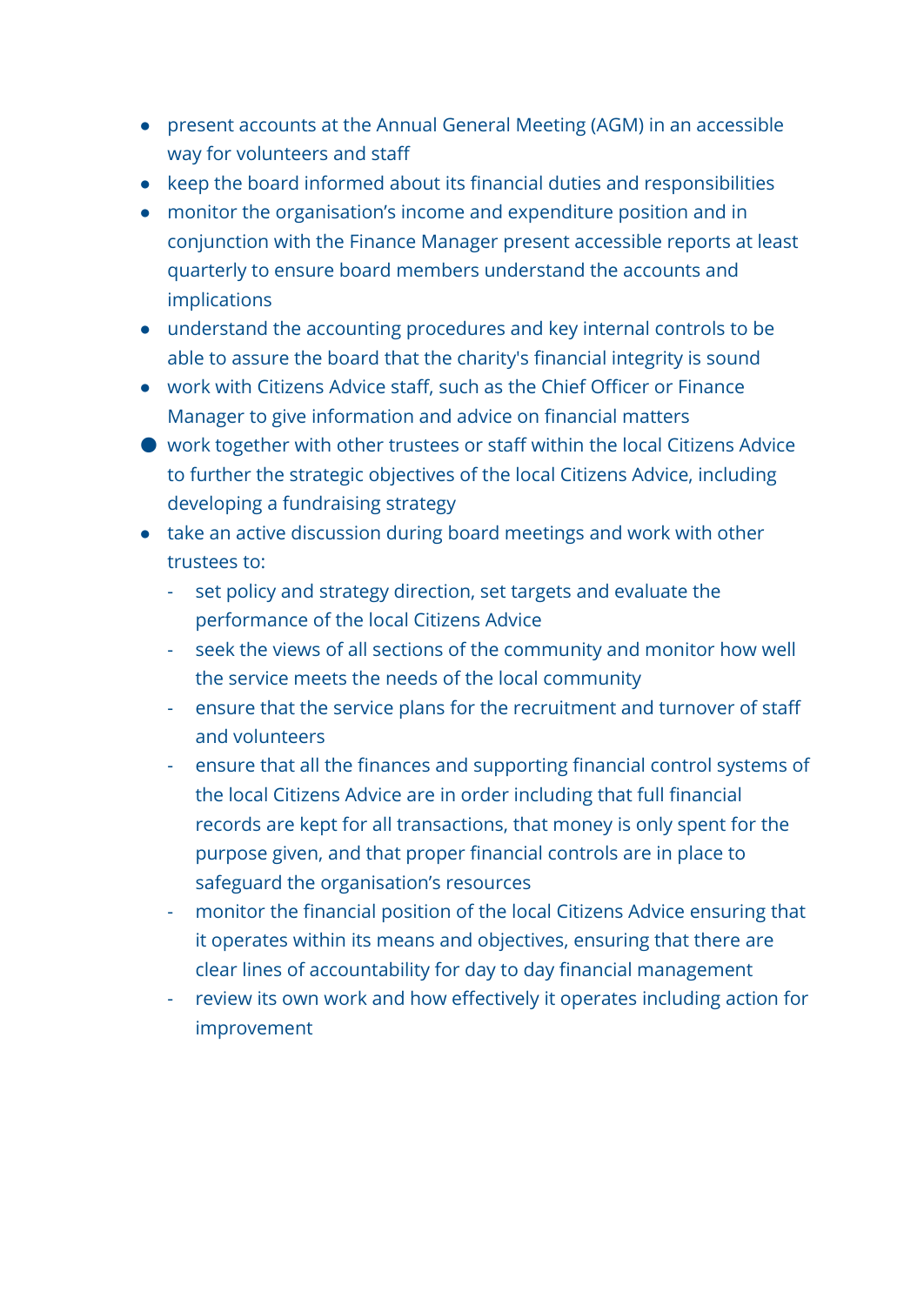# **What's in it for you?**

- make a positive impact for people in your local area by ensuring the local Citizens Advice is sustainable and meeting the needs of the community
- meet people and build relationships with trustees, staff and other volunteers
- build on your governance, leadership and strategy skills
- increase your employability

And we'll reimburse expenses too.

#### **What do you need to have?**

You'll need to:

- understand and accept the responsibilities and liabilities as trustees
- have financial qualifications or experience
- some knowledge or experience of charity finances, fundraising and financial consequences
- be non-judgmental and respect views, values and cultures that are different to your own
- have good listening, verbal and written communication skills
- be able to exercise good independent judgment and if necessary to make difficult recommendations
- $\bullet$  excellent numeracy skills to understand accounts
- $\bullet$  be able to explain complex financial information in an accessible way
- be willing to learn about and follow the Citizens Advice aims, principles and policies, including confidentiality and data protection
- be willing to undertake training in your role

## **How much time do you need to give?**

The Board of Trustees meets formally four times a year. Meetings are normally held on a Wednesday in central Winchester. Ad-hoc working groups are